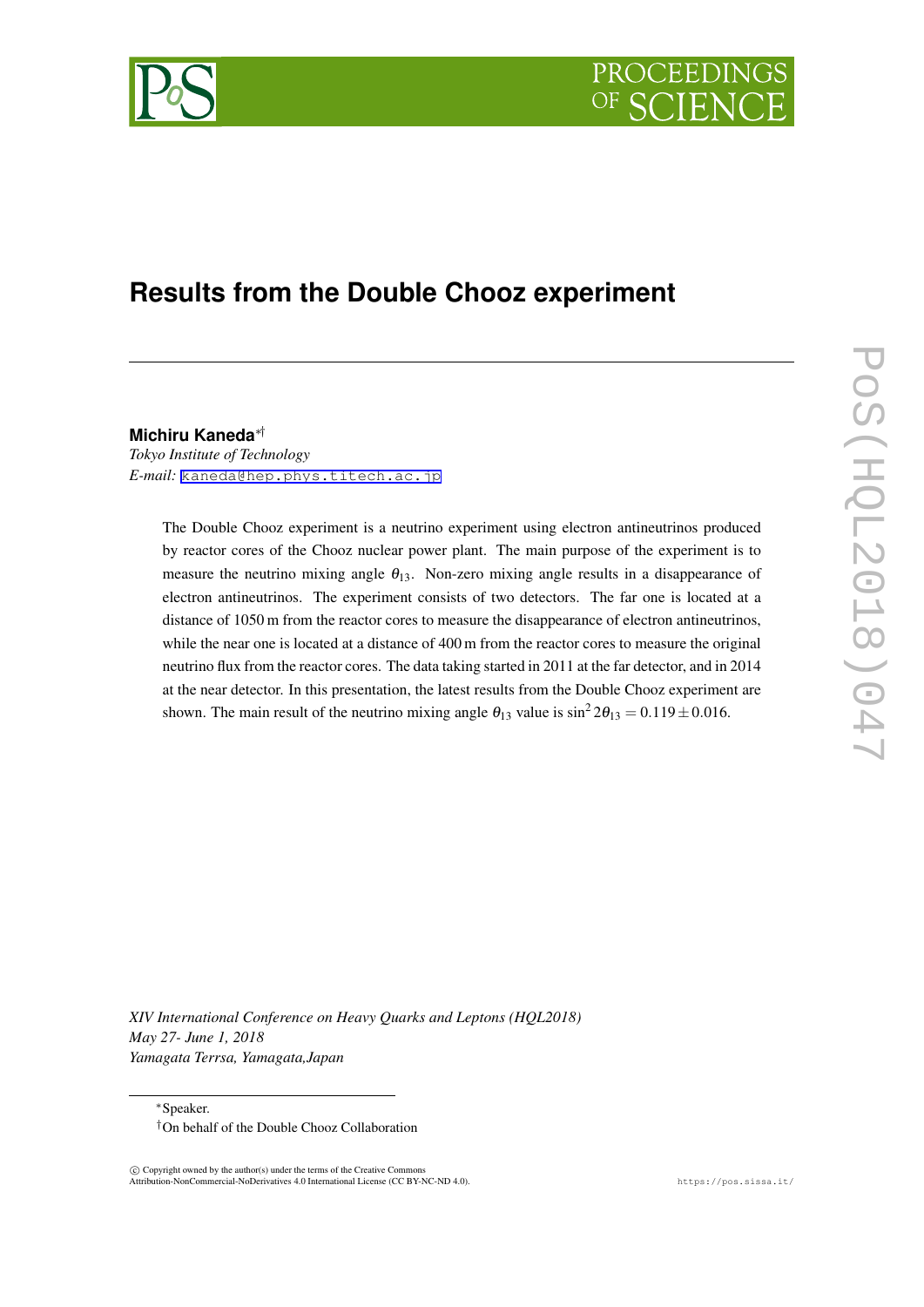# 1. Introduction

Neutrino oscillations are parameterized by the three mixing angles ( $\theta_{12}$ ,  $\theta_{13}$ ,  $\theta_{23}$ ), three mass squared differences ( $\Delta m_{21}^2$ ,  $\Delta m_{31}^2$ ,  $\Delta m_{32}^2$ ) and a CP-violating phase ( $\delta_{CP}$ ). They have been measured in solar, atmospheric, accelerator and reactor experiments[\[1\]](#page-3-0). Main purpose of reactor neutrino experiments[\[2,](#page-3-0) [3](#page-3-0), [4,](#page-3-0) [5](#page-3-0)] are to measure  $\theta_{13}$  by observing a disappearance of an electron antineutrino,  $\bar{v}_e$ . The energy of  $\bar{v}_e$  from reactor cores is about a few MeV. The remaining probability of  $\bar{v}_e$  of a few MeV up to a few km from the rector cores can be written as follows:

$$
P_{\bar{v}_e \to \bar{v}_e} = 1 - \sin^2 2\theta_{13} \sin^2 \left( \frac{1.27 \Delta m_{13}^2 L}{E_{\bar{v}_e}} \right),\tag{1.1}
$$

where *L* is a distance and  $E_{\bar{v}_e}$  is energy of  $\bar{v}_e$ . By using  $\Delta m_{13}^2$  measured by the MINOS experiment,  $\Delta m_{13}^2 = 2.44_{-0.10}^{+0.90}$  [\[6\]](#page-3-0), the first maximum oscillation point is expected around 1 km.

To detect  $\bar{v}_e$ , experiments use the inverse  $\beta$ -decay (IBD) process ( $\bar{v}_e + p \rightarrow e^+ + n$ ) in liquid scintillator detectors. In IBD process, a positron and a neutron are emitted and they produce two time-different events, prompt and delayed events, respectively. The positron immediately annihilates with an electron and emits gamma rays. These gamma rays are caught by the detector and the total energy *E* has a relation to the incoming neutrino energy as follows:

$$
E \simeq E_V - 0.8 \text{MeV},\tag{1.2}
$$

where  $E<sub>v</sub>$  is the energy of the incoming neutrino. The neutron is thermalized and captured by a nucleus. To enhance the neutron event, usually, gadolinium (Gd) doped liquid scintillator is used. The Gd capture event occurs in a mean delay time of  $30 \mu s$  after the positron event, and emits photons with a total energy of 8 MeV. The neutron is captured by hydrogen (H), too. The H capture event's mean delay time is  $200 \mu s$  and the total energy of emitted photons is 2.2 MeV. The Gd capture event is easier to be separated from backgrounds as higher energy and short delay time, while the H capture event has more statistics. IBD events can be selected by using two continuous events' correlations. Background events can be strongly suppressed by the coincidence of these prompt and delayed signals.

#### 2. The Double Chooz experiment

The Double Chooz experiment uses reactor cores of the Chooz nuclear power plant in France. There are two reactor cores of  $4.25$  GW<sub>th</sub> power. Two reactors are placed within 170 m. Therefore, the neutrino flux from these reactor cores is almost iso-flux. In addition, there are some chances to take both reactor cores off data as there are only two reactor cores.

The experiment consists of two detectors, the Far Detector (FD) and the Near Detector (ND), located at distances of 1050 m and 400 m from the reactor cores, respectively. FD is placed around the first maximum oscillation point to measure the disappearance of  $\bar{v}_e$ , while ND measures original  $\bar{v}_e$  flux from reactor cores for the comparison. They are placed underground of 300 m. w. e. depth and 120 m. w. e. depth, respectively. These two detectors' designs are identical. Detectors consist of the Inner Detector (ID), the Inner Veto (IV) and the Outer Veto (OV). ID is the main detector to detect  $\bar{v}_e$ . The innermost part of ID is filled with 10 m<sup>3</sup> Gd doped liquid scintillator and called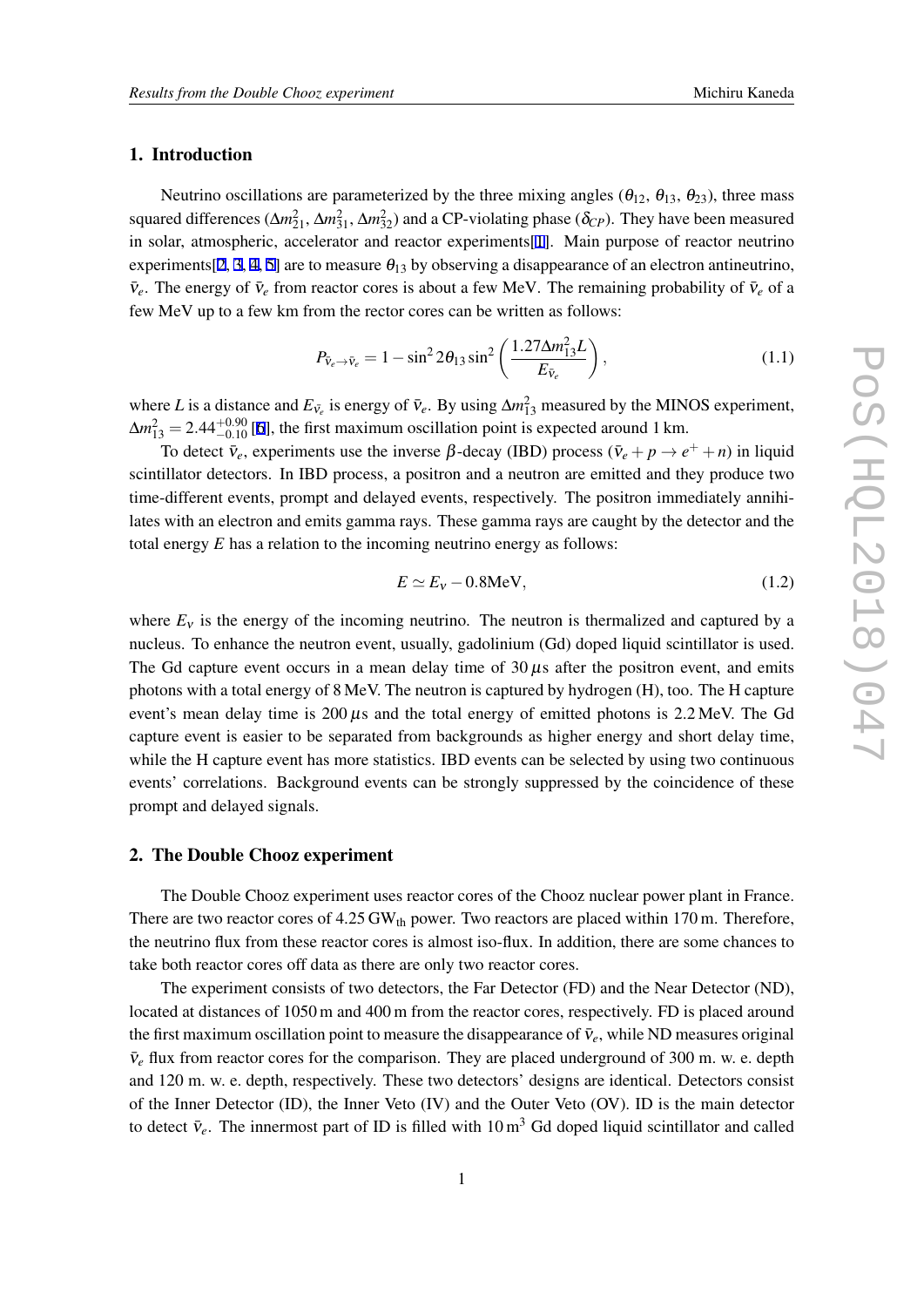the Neutrino Target (NT). Around NT, there is 55 cm thick Gd-free liquid scintillator region, called the Gamma Catcher (GC), to capture escaped photons from NT. H capture events can occur in both NT and GC. while the Gd capture events occur only in NT. GC is surrounded by the Buffer region filled with mineral oil, in which 390 photomultiplier tubes are set. Separated by the stainless steel vessel, IV surrounds ID to identify background events related to radiation sources from outside of the detector. IV is 55 cm thick liquid scintillator layer and 78 photomultiplier tubes are set in there. OV is a plastic scintillator detector covers the top of the detector. It is used to identify cosmic muon background events.

The data taking started in 2011 with only FD, and ND started data taking in 2014.

#### 3. Dataset

The dataset is separated into three, FD-I, FD-II, and ND, by the detectors and the period. FD-I is FD data taken before ND started, while FD-II is data of FD running with ND. In FD-I data, there are about 7 days reactor cores off data.

# 4. Event selection

Events are rejected if they are within 1.25 ms after a muon event or identified as a light noise event. IBD event candidates are selected if two continuous events (prompt and delayed) satisfy conditions of the prompt energy, the delayed energy, the time difference of two events and the distance of two events as:  $1 \text{MeV} < E_{\text{prompt}} < 20 \text{MeV}$ ,  $1.3 \text{MeV} < E_{\text{delayed}} < 10 \text{MeV}$ ,  $0.5 \mu s < \Delta T <$ 800µs and ∆*R <* 1200mm, respectively. If there is another event before 800µs and after 900µs of the prompt event, the candidate is rejected. Events with OV hits are rejected as muon events. IV information is used to veto fast neutrons and accidental events. Vertex reconstruction goodness is used to remove stopping muon events. A likelihood is constructed from the prompt energy and the time difference, to reject cosmogenic background events. An event selection using Artificial Neural Network (ANN) based on *E*delayed, ∆*T* and ∆*R* is used to suppress accidental events.

## 5. Result

 $\theta_{13}$  is measured by a simultaneous fit of data and prediction on the event rate and the prompt energy in each dataset. The prediction is constructed with signal Monte Carlo and backgrounds estimated from data. Reactor off data is used to constrain backgrounds. Systematic uncertainty correlations between datasets are considered in the fit. Figure [1](#page-4-0) shows the ratio of data to the no oscillation prediction for FD-I, FD-II and ND. The best fit value is  $\sin^2 2\theta_{13} = 0.119 \pm 0.016$  and  $\chi^2$ /ndf is 236.2/114.

Another fit is performed using same period data of FD-II and ND for the cross-check. Figure [2](#page-5-0) shows the ratio of FD-II to ND and the best fit value is  $\sin^2 2\theta_{13} = 0.123 \pm 0.023$ .  $\chi^2$ /ndf is 10.6/38.

## 6. Prospect

The experiment continued data taking until early 2018 and the total data will be doubled. The new data contain a few tens days reactor off data and it is new for ND.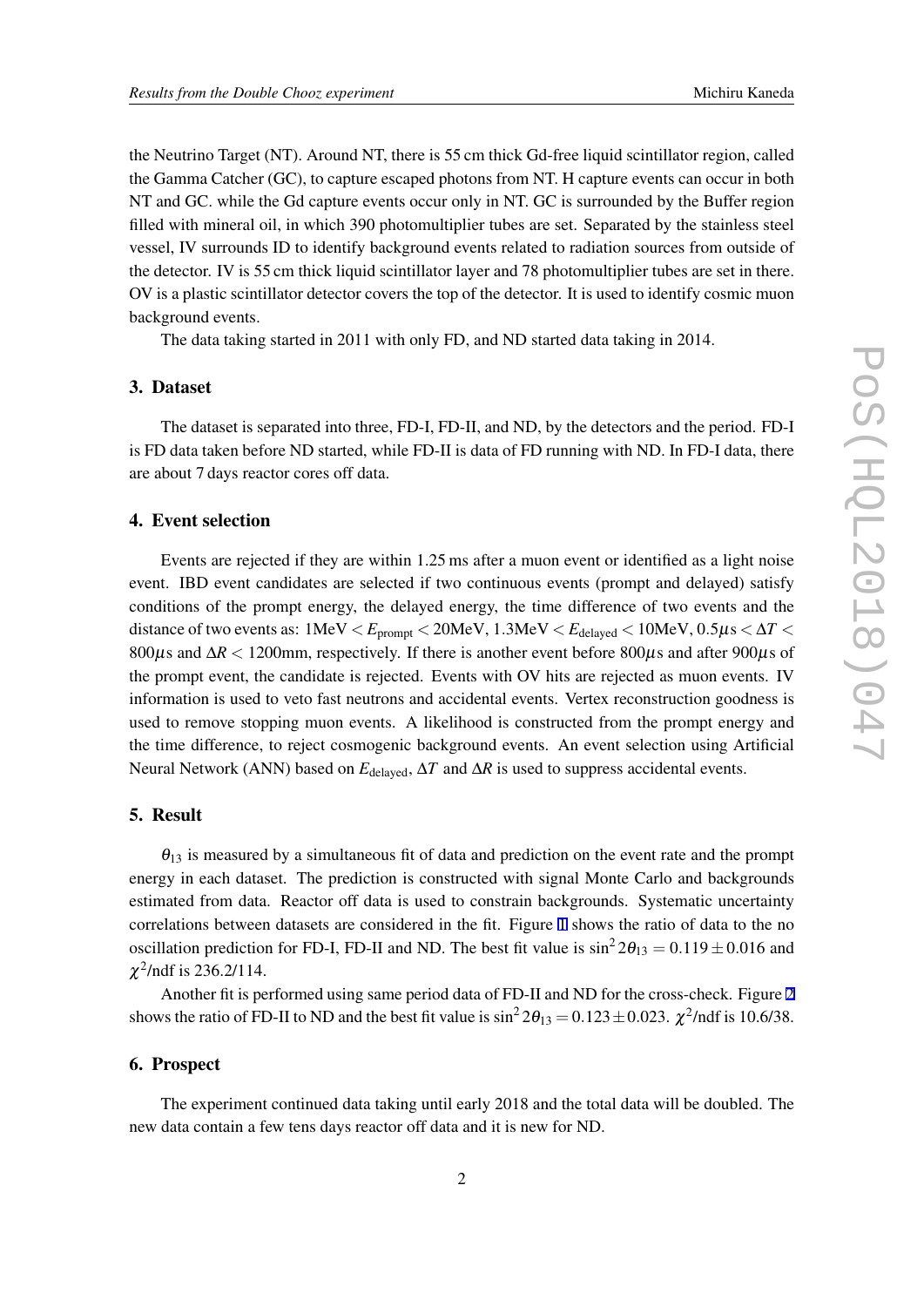<span id="page-3-0"></span>Systematic uncertainty evolution of Double Chooz is shown in Figure [3](#page-5-0). The reactor flux was the dominant uncertainty before ND data was included, while it is strongly suppressed by ND data in the recent results. Current largest systematic uncertainty is the detection uncertainty, which is dominated by the proton number uncertainty in ID. This uncertainty can be suppressed by the direct measurement at the deconstruction of the detectors.

Figure [4](#page-6-0) shows sensitivity prospect of the Double Chooz experiment. By improving the proton number uncertainty, the total uncertainty less than 0.01 can be achieved.

In addition, there are some analyses other than  $\theta_{13}$ , such a sterile neutrino search and neutrino directionality. These results also will be available soon.

### 7. Conclusion

The Double Chooz results of  $\theta_{13}$  using two-detector system are presented. The data to prediction simultaneous fit results  $\sin^2 2\theta_{13} = 0.119 \pm 0.016$ . Current dominant uncertainty is the proton number uncertainty in ID. This can be suppressed by the direct measurement at the deconstruction of the detectors, and the total uncertainty less than 0.01 is expected.

#### References

- [1] *M. Tanabashi et al. (Particle Data Group)*, Phys. Rev. D 98, 030001 (2018).
- [2] *Y. Abe et al.*, JHEP 10, 086 (2014).
- [3] *Y. Abe et al.*, JHEP 01, 163 (2016).
- [4] *F.P. An et al.*, *Phys. Rev. Lett.* 116, 061801 (2016).
- [5] *J.H. Choi et al.*, *Phys. Rev. Lett.* 116, 211801 (2016).
- [6] *P. Adamson et al.*, Phys. Rev. Lett. 112, 191801 (2014).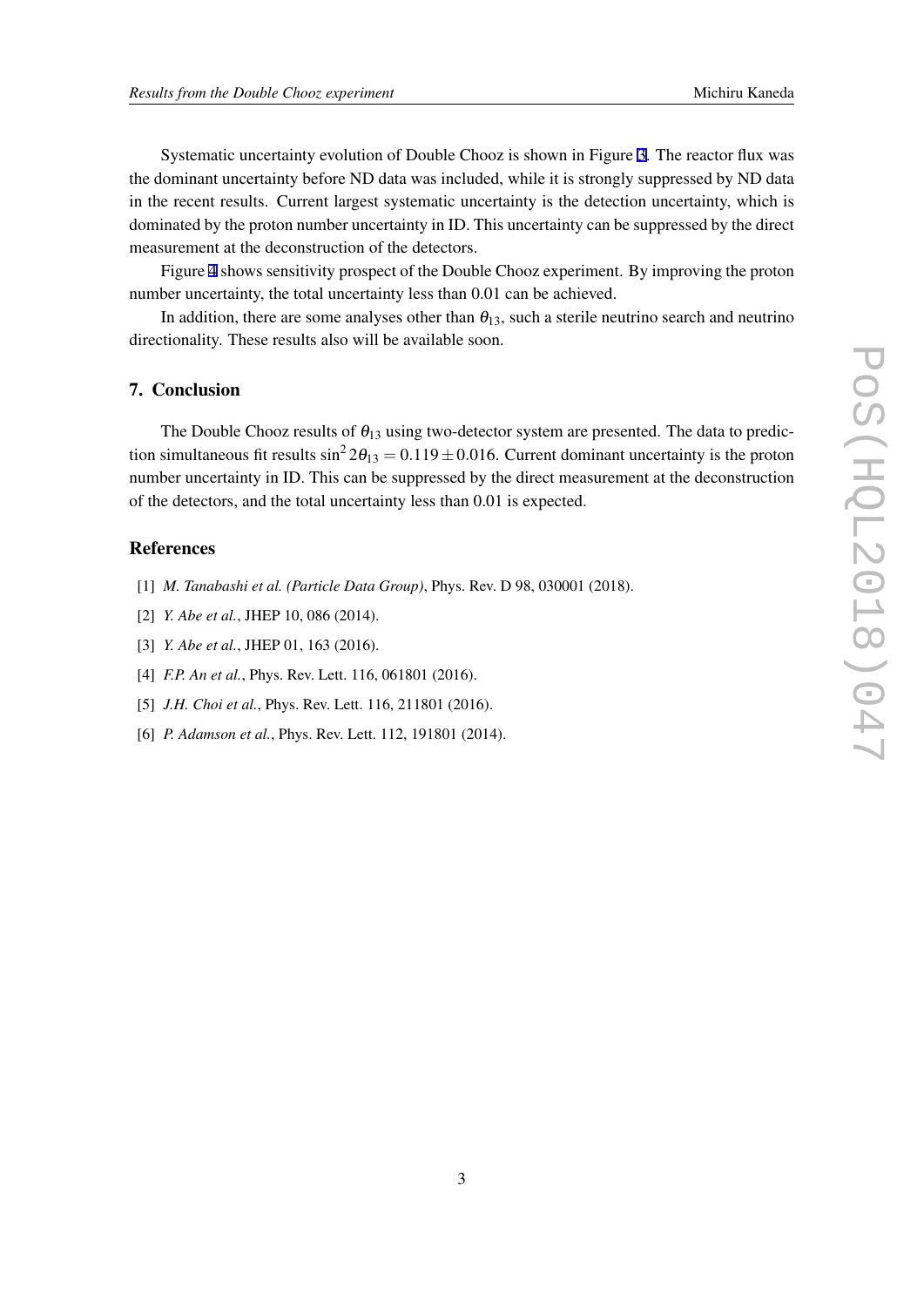<span id="page-4-0"></span>

Figure 1: The prompt energy ratio of data to the no oscillation prediction for FD-I, FD-II and ND.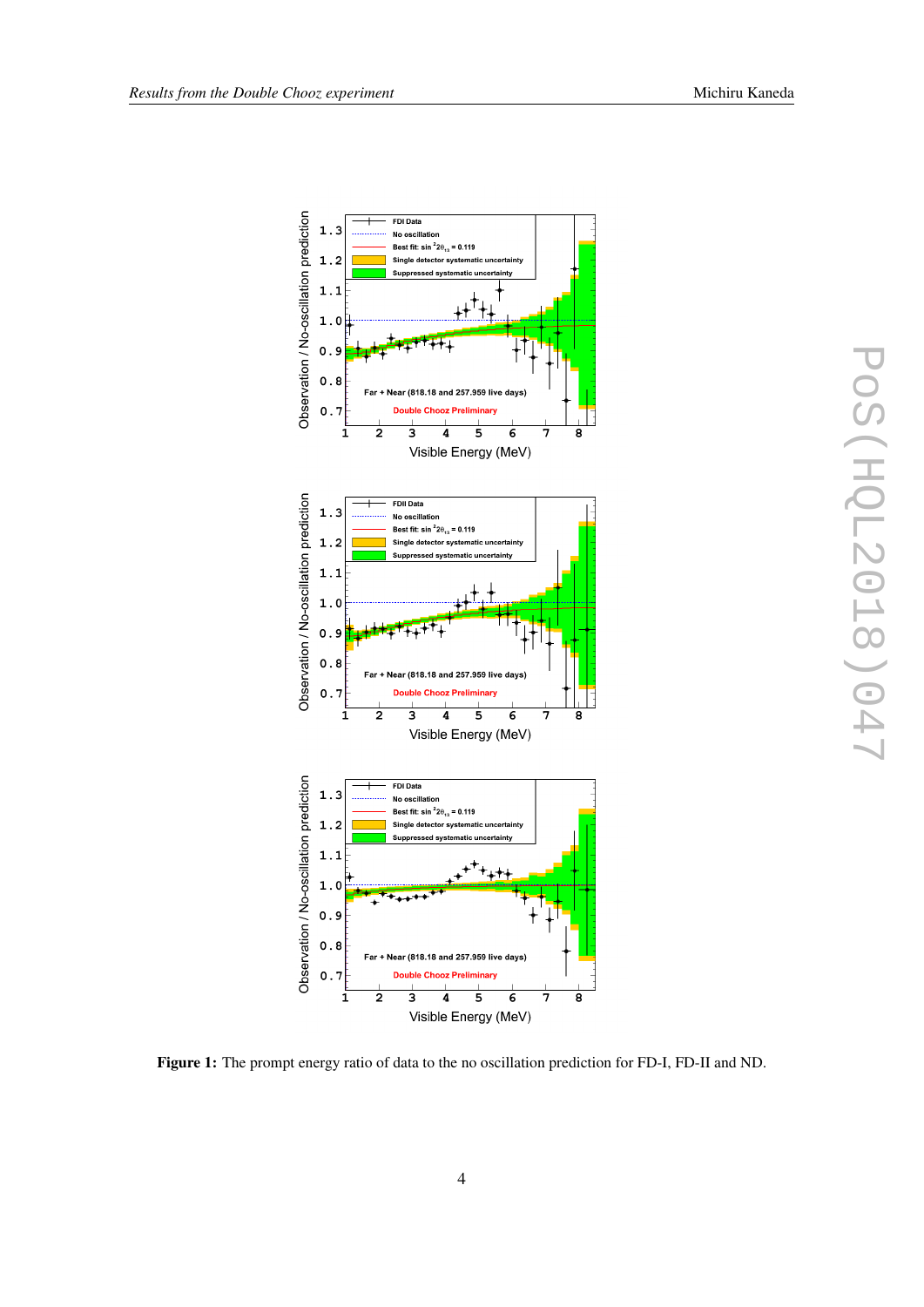<span id="page-5-0"></span>

Figure 2: The prompt energy ratio of FD-II to ND.



Figure 3: Systematic uncertainty evolution.